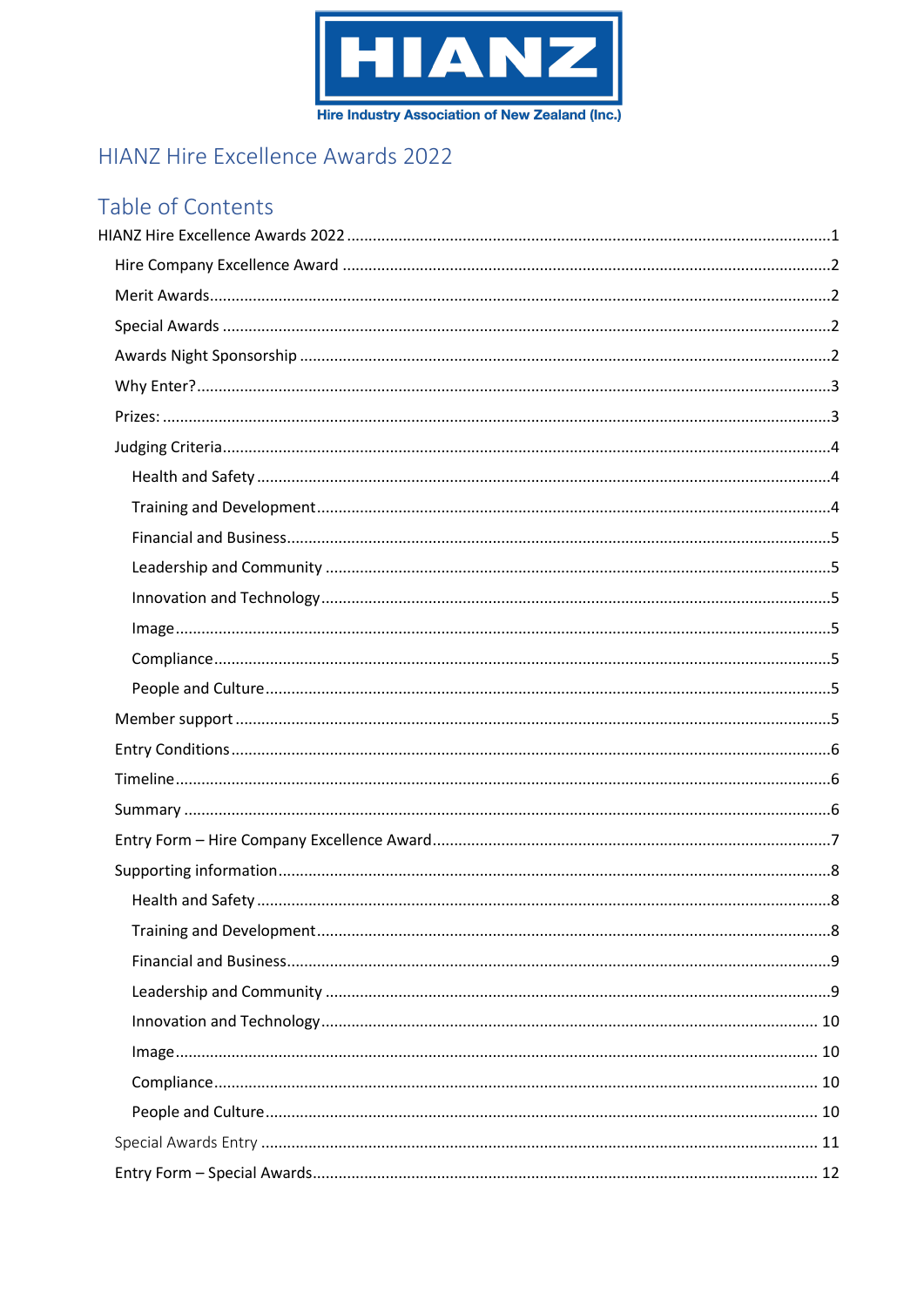

The long running Hire Excellence awards have previously been held in the highest of regard and were a great accolade from your industry peers to show you operate your business at the highest level.

Times change and so does the appetite and desire to be measured under different criteria. Business has changed and it is important that HIANZ continues to seek an improved awards program.

# <span id="page-1-0"></span>Hire Company Excellence Award

The Hire Company, Hire Excellence category awards will cover the following categories

- 1. General Hire Company of the Year up to \$2.5mil turnover.
- 2. General Hire Company of the Year (including all large Hire Company members and branches) over \$2.501mil turnover.
- 3. Party and Events Hire Company of the Year.

# <span id="page-1-1"></span>Merit Awards.

All entrants for the Hire Excellence category awards will also be eligible and automatically entered into the following merit awards. The Merit awards make up the judging criteria the Hire Company Excellence Awards:

- Health and Safety Award
- Company Image Award
- Most Improved/Progressive Company Award
- Emerging Member business Award
- Financial and Business Award
- Innovation and Technology Award
- People and Culture Award
- Training and Development Award

# <span id="page-1-2"></span>Special Awards

Outside of the above awards, there will be three special awards that are measured separately to the Hire Excellence awards. These are:

- Silvercard Trainer/Assessor of year award judged by HIANZ team
- Supplier of the Year Sponsored by HIANZ, judged by HIANZ CEO
- Hire Product of the year Sponsored by HIANZ, judged by Board of HIANZ

Removing member judging on these special awards removes the "vote buying" issues of the past. Separate criteria will be drawn up for these awards.

The criteria will look at support and involvement with the association, quality of work with members, exhibition stand at conference, safety innovations and promotion of HIANZ members.

# <span id="page-1-3"></span>Awards Night Sponsorship

The whole awards night is a celebration of us all in the industry. For this reason, the awards are the HIANZ Hire Excellence Awards.

The awards night is not for sale, it's a non-commercial night. We will however, celebrate with the gratefulness of the HIANZ Principal Sponsor – Youngman Richardson, covering the drinks for the night. We thank YR for their continued support and the support of all that attend the evening through covering the cost of the drinks for the night. Cheers!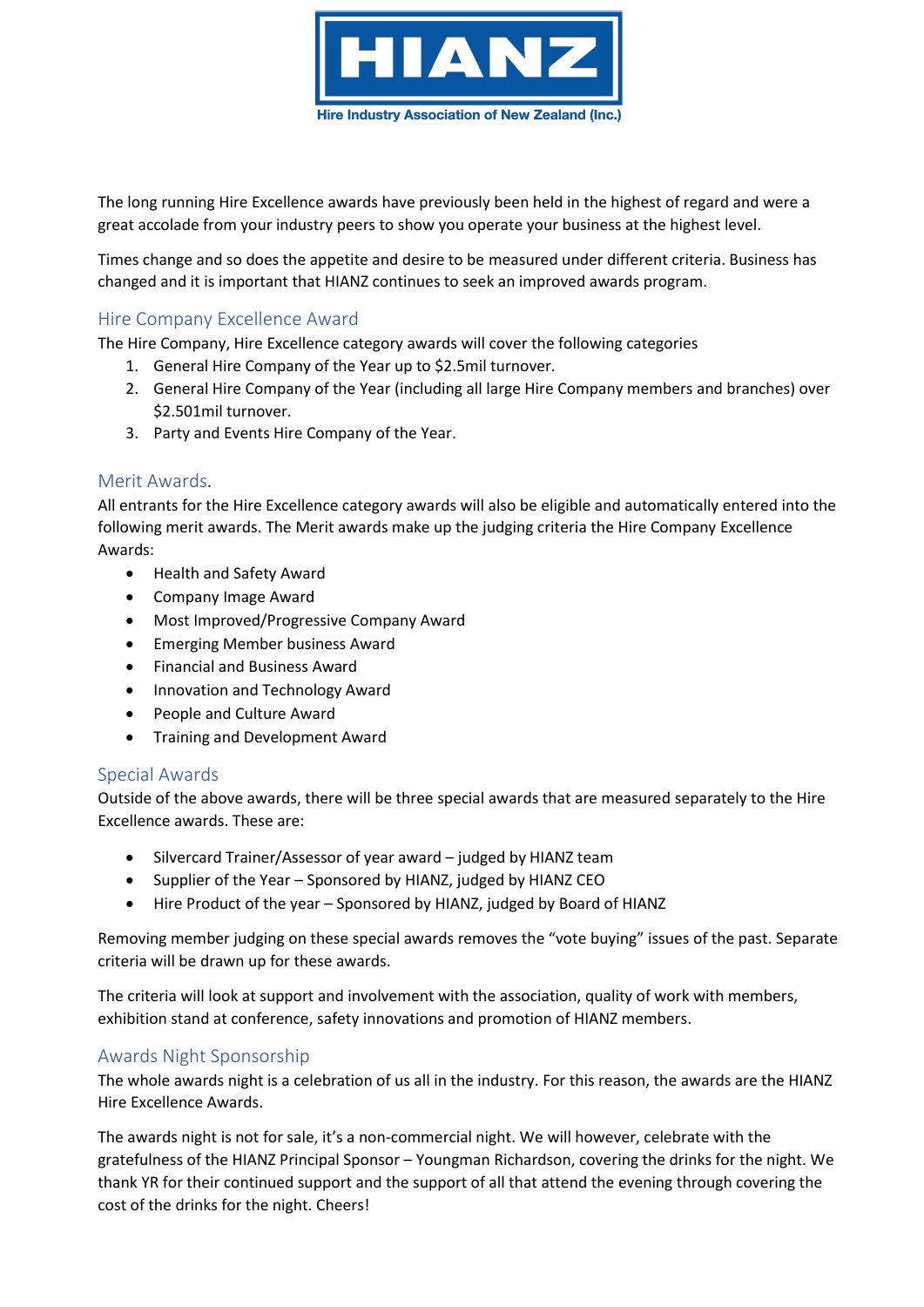

# <span id="page-2-0"></span>Why Enter?

The awards process not only measures your business performance against your peers and a set criterion, but it is also a way of showing improvement in your business and building on that competitive spirit that is in all businesspeople. We strive for excellence, not always getting there but we seek reward and accolade. The HIANZ Hire Excellence awards promote Improvement, high achievement, and prestige amongst your competition.

- Peer recognition and accolade
- "Award winning" Hire business promotional ability
- Show you operate at a high and safe standard

# <span id="page-2-1"></span>Prizes:

The winners of each category will receive a cup and certificate. All entrants will receive a "finalist" certificate of achievement

Each of the Hire Excellence winners will receive free registration, accommodation (share) and travel costs paid for to attend the next year conference for two people.

Merit Award winners will receive free registration to the next year conference for two people.

Special award winners will receive a Trophy/cup and Certificate. They will also receive a free half page advert in the magazine (content provided by winner).

All entrants will be promoted in:

- The end of year "Hire and Rental" magazine.
- HIANZ Website
- Hire Excellence Winners will be promoted in a relevant sector magazine via editorial article written by the association when promoting the association.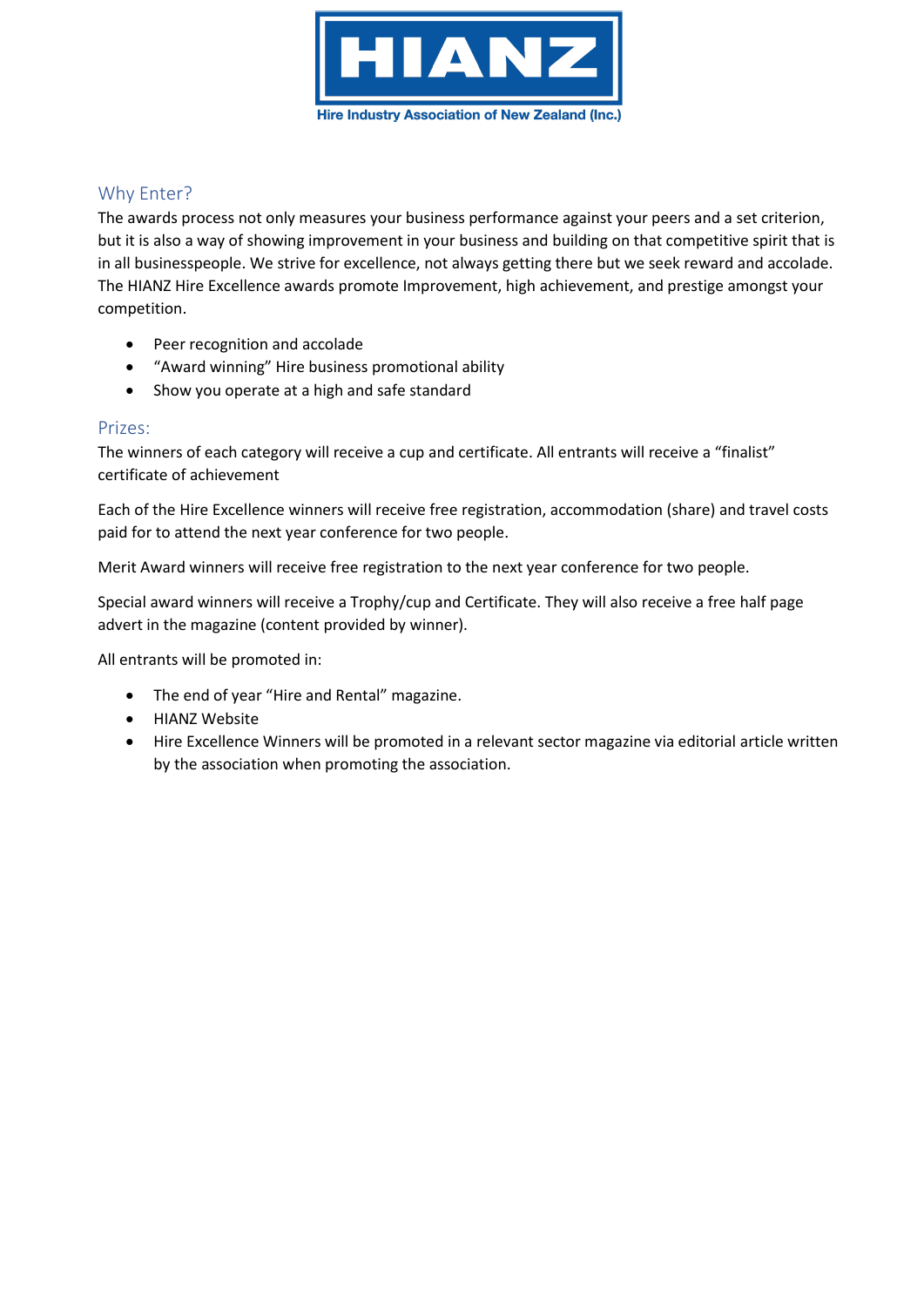

# <span id="page-3-0"></span>Judging Criteria

The following table show how the entrant will be evaluated on:



# Areas of measurement.

Each criterion is broken down into the following areas of measurement. Scores are built up of the judge's opinion on a scale to be determined that will measure all the same no matter the differences in business location, structure, shape, size, or area of expertise.

# <span id="page-3-2"></span><span id="page-3-1"></span>Health and Safety

- Policies and Procedures documentation and legislative compliance
- Incident management including reporting, reporting, investigation and prevention
- Hazard and Risk management including identification, reporting, assessment, controls (and documentation - Registers, SOPs, ESDS and HSNO Inventories/SDS)
- Engagement and Participation including inductions, training, competency assessment, toolbox meetings, representation and safety culture
- Emergency Management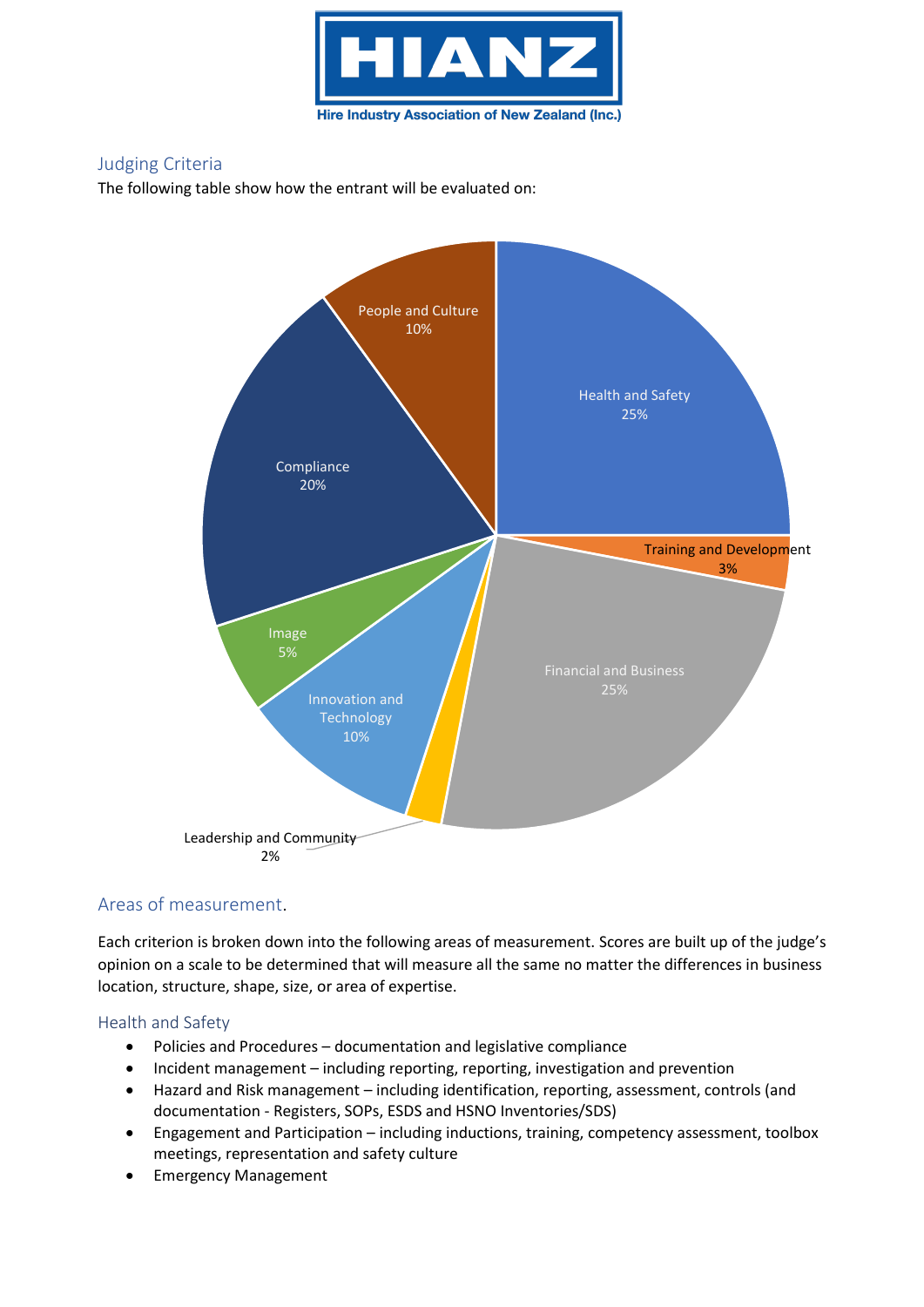

### Training and Development

- Staff training regime
- Records
- Personal growth
- Industry training
- **Opportunities**

# <span id="page-4-0"></span>Financial and Business

- Vison, Mission, and strategic plan
- Hire Contract and customer management
- Financial planning, reporting and documentation
- Benchmarking, comparison, market, and industry analysis
- Profit and Loss and Balance sheet measurement and understanding
- Plant and Equipment mix, CAPEX, replacement policies and ROI

# <span id="page-4-1"></span>Leadership and Community

- Involvement and Interests in community
- Industry leadership
- Business leadership

# <span id="page-4-2"></span>Innovation and Technology

- Clever tricks
- Technology use and implementation

### <span id="page-4-3"></span>Image

- Public image
- Yard presentation
- Signage, uniform quality, and consistency

# <span id="page-4-4"></span>Compliance

- HIANZ code of ethics compliance
- Ready to Hire tag system
- Electrical testing
- Plant repairs and maintenance quality, schedules/records
- Inspections
- Government and regulatory compliance

# <span id="page-4-5"></span>People and Culture

- Staff references
- Culture development
- Support and inclusion

# <span id="page-4-6"></span>Member support

The association has created a guide to applying as part of this document. We want the barrier to entry to be removed and make the experience a positive one.

A Zoom meeting will be run for all interested applicants, taking them through the Hire Excellence awards program so they know what is involved and what they will get out of it. This will be an interactive online seminar where all members can ask questions, seek clarity on any area they are unsure on and get ideas on positive steps to take when entering.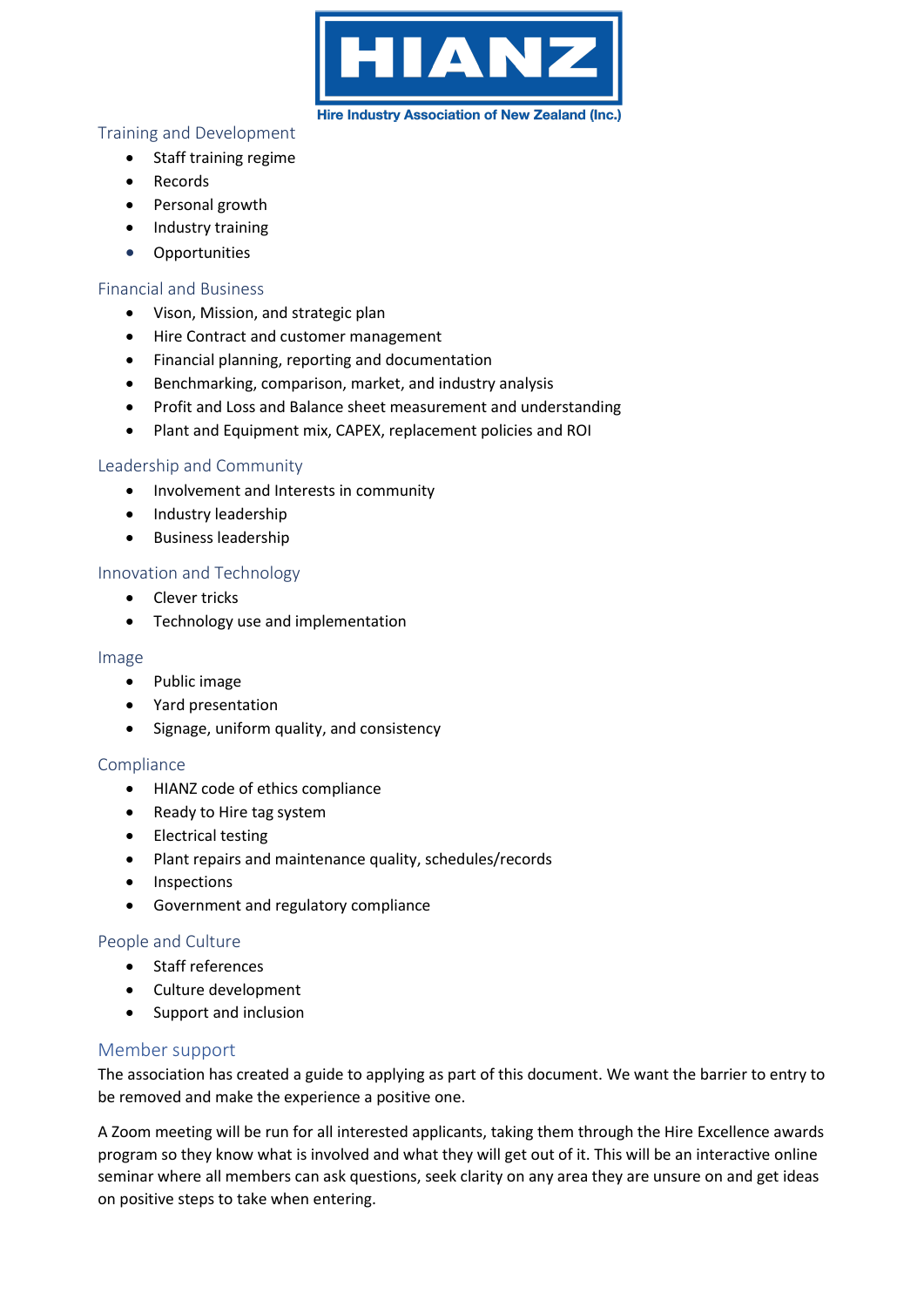

# <span id="page-5-0"></span>Entry Conditions

All entrants must be a financial, paid-up member of HIANZ.

All Hire company entrants can only enter one of the three Hire Excellence categories.

All entrants will be required to attend the conference and Hire Excellence awards dinner evening.

Supplier of the Year must have an exhibition stand at the conference.

Hire Product of the year must be displayed at the Conference.

#### <span id="page-5-1"></span>Timeline

20 April – Awards entries open.

26 April – 4pm, Zoom webinar to run over entering, supporting ideas and answer questions. A previous winner will be available to as questions of what they did.

Join Zoom Meeting:<https://us06web.zoom.us/j/82828602665?pwd=U3UreXZ4bytNeDllN1lrUktEdnVCdz09>

Meeting ID: 828 2860 2665, Passcode: 119601, One tap mobile +6448860026,,82828602665#,,,,\*119601#

20 May – Entries close

24-31 May – Judges desktop review entries

June/July – Judges site/virtual visit finalists

4 August – final judging of Supplier and Hire Product of the year at conference.

5 August – Hire Excellence Awards dinner night

# <span id="page-5-2"></span>Summary

This is not the end. The whole idea of the Hire Excellence Awards program is to drive improvement and innovation in your business. It is obvious that taking a view from outside looking in, on your business you give you many ideas of things to improve on. We don't expect you to do them all at once, but it would be great to see you improving at least one area just from looking ant entering. Striving for excellence may seem a far-fetched idea, however you will never get there if you don't start on the path.

Enter now, celebrate the great things you do, and potentially be rewarded for the ingenuity, innovation of smashing things you do.

Join the Zoom meeting to go through the entry criteria, hear from previous winners and how they got there and what great insight it gave them.

Be measured for free without agenda or consequence.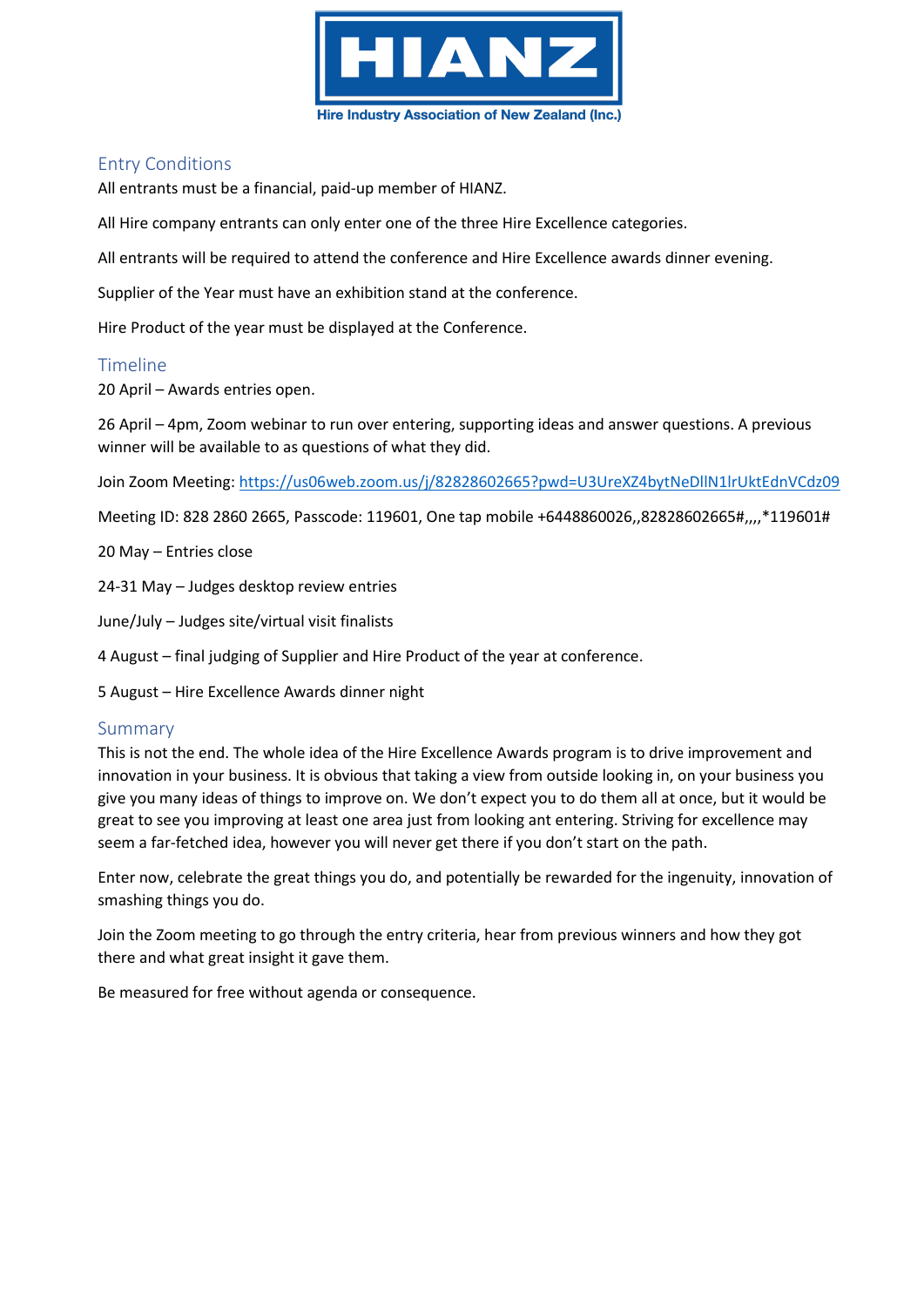

# <span id="page-6-0"></span>Entry Form – Hire Company Excellence Award

| Hire Company name:                                                                             |                                                                                                                       |
|------------------------------------------------------------------------------------------------|-----------------------------------------------------------------------------------------------------------------------|
| Town/City:                                                                                     |                                                                                                                       |
| Manager:                                                                                       |                                                                                                                       |
| Contact of Entrant (if<br>different to above name):                                            |                                                                                                                       |
| Contact ph. number:                                                                            |                                                                                                                       |
| Contact email address:                                                                         |                                                                                                                       |
| Category Entered:<br>(Tick box)                                                                | General Hire Company of the Year up to \$2.5mil turnover.                                                             |
|                                                                                                | General Hire Company of the Year (including all large Hire<br>Company members and branches) over \$2.501mil turnover. |
|                                                                                                | Party and Events Hire Company of the Year.                                                                            |
| Note: All entrants to the Hire Company Excellence awards will be eligible to win a merit award |                                                                                                                       |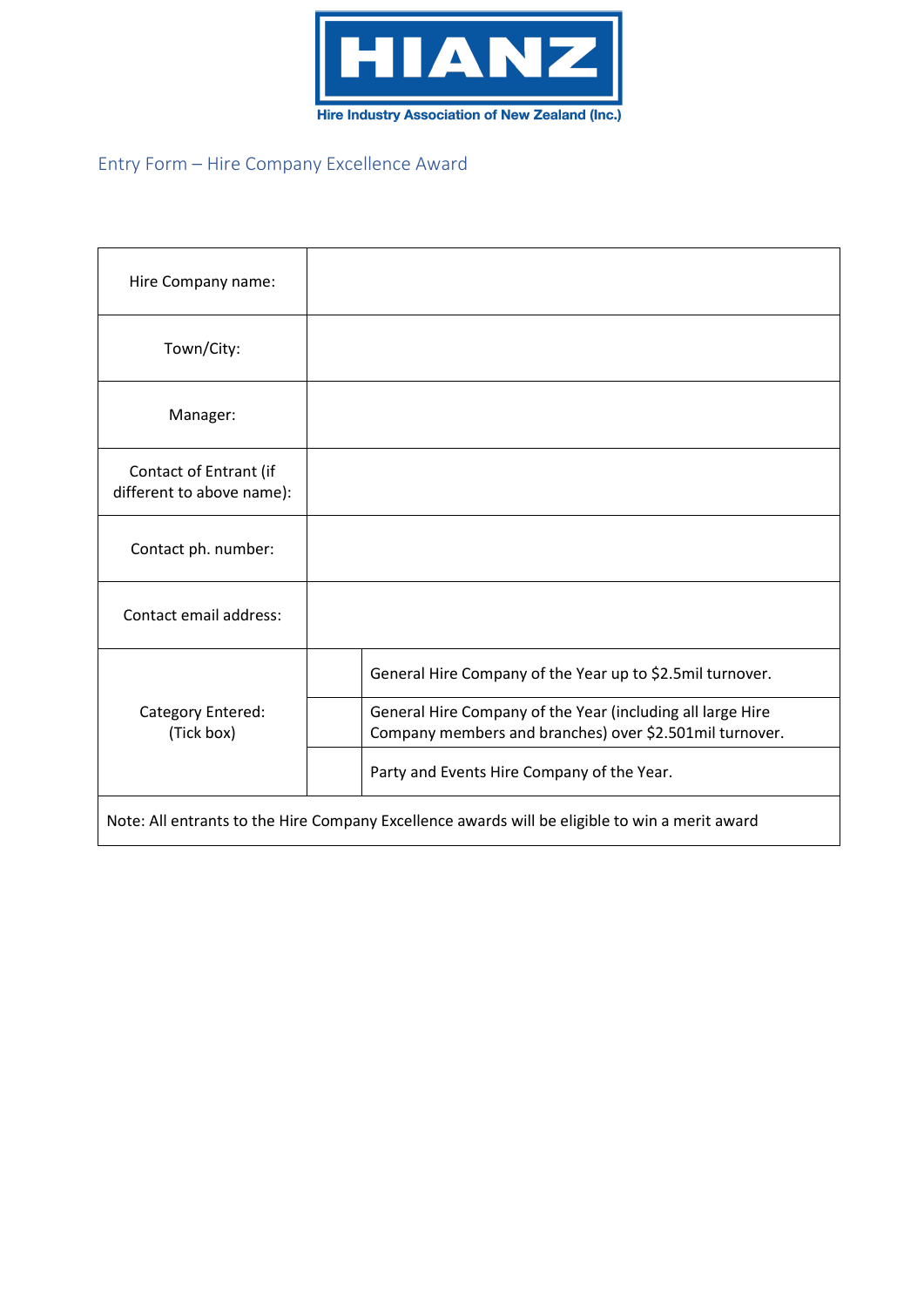

# <span id="page-7-0"></span>Supporting information, we want to receive:

We can't stress enough, that this process shouldn't be a chore. Neither do we want a cop of your corporate profile and pages from your website. Use this opportunity to look at your business and focus on promoting to us the positives and neat things you have in your business.

Note everything has to be on paper. We understand how hard it is to promote yourself especially on paper. Feel free to build a video collage or multiple videos for different judging criteria. Get your team involved, win us over with ingenuity and something out of the box. We want you to enjoy your process of seeking the accolade of Hire Excellence. We don't want it to be a negative or a chore.

Following is some suggestions about what you should use to create your entry, matching the judging criteria list.

# <span id="page-7-1"></span>Health and Safety

- Don't send us your full health and Safety document library, if we want to look at it, we will see it when we visit, so you should have it readily available along with training and engagement with your team and your emergency procedures/evacuation scheme. A recent record of an evacuation drill should be there for us to see also. Do give use your latest sign H&S policy showing your commitment to high standards. Send us your Incident Event Register (for the past 12mths) and one example of a completed Incident Record/Investigation, outcomes, improvements found, implemented, and reviewed for effectiveness.
- We like graphs showing trends and lead indicators. Show us how you are tracking in your reporting and what if any improvements you have noticed after implementing a changed practice.
- We want to hear and read testimonials from your team of their perceptions on H&S in your business. We want you also to tell us how you get the team engaged and taking positive steps to improving H&S.
- Talk us through you approach to the duty of care of the hirer. We have the ESDS sheets and ready to hire guidance. Show/tell us what you do to ensure the customer has a healthy and safe experience hiring from you. If you have an example of a capex purchasing decision-based H&S and how the supplier/upstream supply chain has worked with you to improve the safety outcomes from hiring that equipment.

# <span id="page-7-2"></span>Training and Development

- Staff training regime Show us your training plans for staff, career development or induction process. Your budget for training and how you work out your annual spend on staff training.
- Do you support training to everyone in the team or just mechanics?
- Does your staff development plans relate to your succession plan or future leadership development?
- Show us what you are doing for yourself in personal development. Even the oldest of us are still learning and a lot of the time we don't focus inwards. What are you doing to become a better business leader?
- There are many industry training opportunities out there. Give examples of the ones you are involved with and what you are looking to achieve out of it. Once again, staff testimonials on the training they get is advantageous.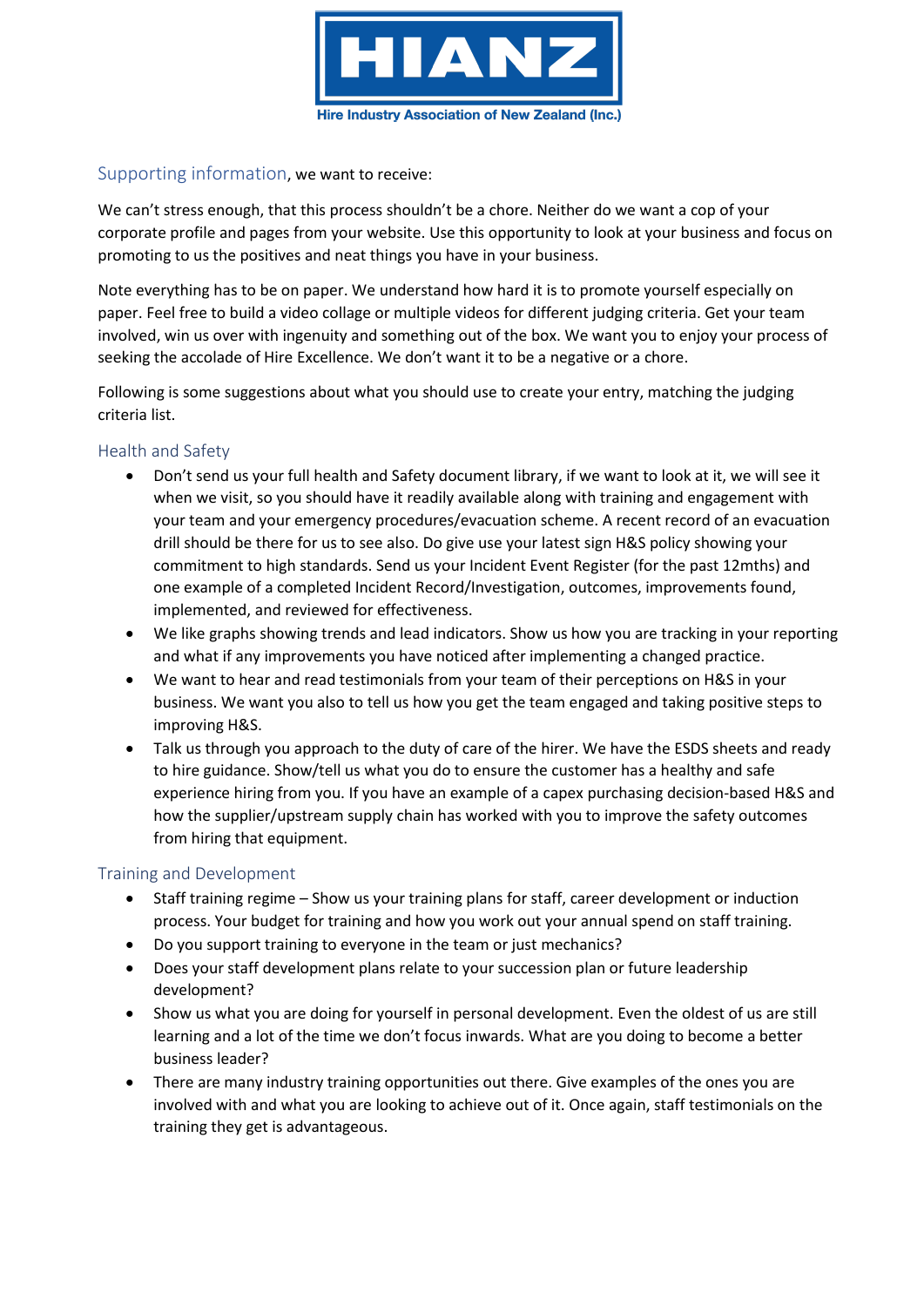

### <span id="page-8-0"></span>Financial and Business

- Send us your vision, mission, and strategic plan. We want to see the skin in the game, not some glossy graphic. We will be looking for a plan that is measurable, actioned and working. A mission and vision that the plan follows, and the business operates to. Evidence of how everything aligns will be really good.
- Send us an example of a paper trail from enquiry to Hire Contract close out. This might include a CRM system report, a simple entry in a dairy or a quote, how it's turned into a contract including evidence of compliance (ready to hire tag cut off, test and tag evidence, safe us/ESDS presentation, training/familiarisation, security of load). Close the loop out providing evidence of the close of the contract, post hire check and then readying for hire again. Policies are fine, actual evidence is better. Don't forget, what you send to us should match real conditions which we will confirm when we site visit.
- How do you budget for the new financial year? Give us examples of your planning, calculations, or assumptions you use. We are looking at you're understanding and abilities to financially plan. This will include how you manage cashflow in your business.
- Do know your own position, you need to understand your market. Show us how you do this, how do you know the size of your local market, what your competitions position is (don't give us their real name just call them company a, b, c etc). How else do you measure how well your business is going? Do you report your figures to a benchmarking company, show us the reports you get if you do and how you interrupt them?
- Profit and Loss and Balance sheet measurement and understanding show us how well you understand your P&L. How often do you look at it, do you make changes to your business dependant on what you see with it?
- Give us a run down on how you decide you plant, and equipment mix, replacement timing and what you replace with. Do you have a policy around replacement of your plant and equipment? How do you measure your ROI on gear? Show us an example of something.

# <span id="page-8-1"></span>Leadership and Community

- Provide an overview of your Involvement and Interests in community, not just business, but you and your team. Do you use your and the teams' interests as a marketing tool? Do you provide community support via sponsorship?
- Are you involved in industry leadership, such as HIANZ? Tell us what you do if anything in supporting the growth of your industry.
- If you are involved in local business leadership groups or organisations that add value to your business or the community you live and work in, tell us all about it and how it helps you and your business.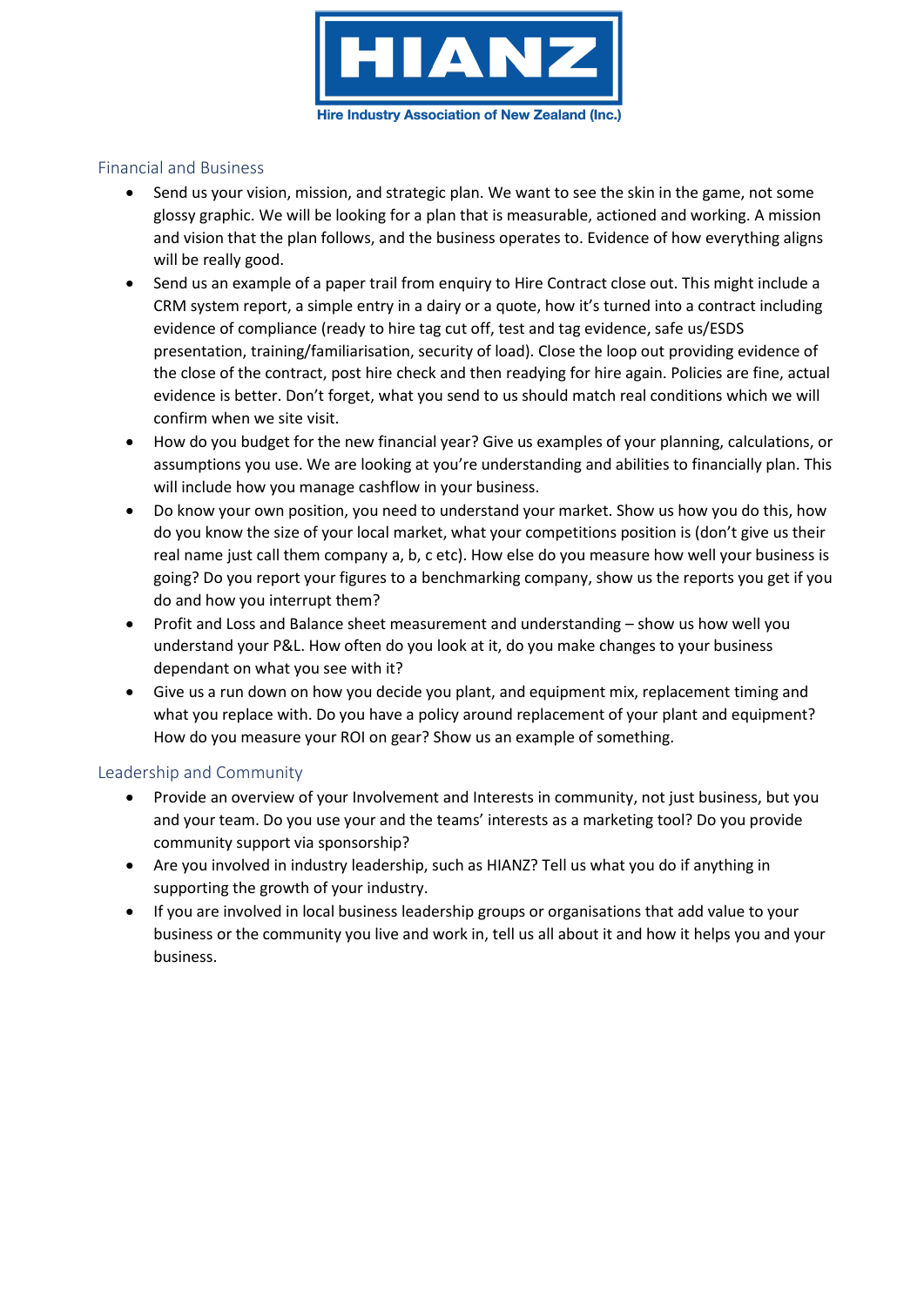

### <span id="page-9-0"></span>Innovation and Technology

- There are many clever tricks when it comes to IT and technology. This isn't just about how you run your POS or accounting software (we are keen to hear about that too though), show us how you are using technology to get ahead of the competition and add value to your client's business. This could be machine control, electronic checklists, GPS trackers etc.
- We are keen to hear about nontechnology innovations also. Maybe it's a way you package your utensils during storage, a cleaning process you have developed, it could even be a delivery system. Show us how you do things better to improve your bottom line. It could well be the smallest or uncoincidental thing, we don't care, just shout it from the roof!
- We would love to hear how you set about moving into more technological innovations and how you planned, implemented, and marketed it to grow your revenue. Customer reviews or report that shows how you worked with them to build the opportunity, anything that shows the pathway into the innovation.

#### <span id="page-9-1"></span>Image

- Give us a description of your business public image. It could be telling us about the colour scheme you run (if any), identifiers and brand support.
- We are keen to see your yard presentation, layout and why you have your gear where. Give us the reasons and substantiation you're your layout and presentation. You might talk about your moving billboards (furniture trailers) or whatever.
- We would like to see your signage, the team uniform (if used) and consistency of your branding flowing across your whole company.

#### <span id="page-9-2"></span>Compliance

- HIANZ has a code of ethics, show us how your business includes these ethics into your day-to-day business dealings. This might be an example of a possible thieve going through businesses and you highlighting it to your competition, an example could be you noticing something wrong with a competitor's equipment on a jointly supplied site and how you helped them remediate the issue. Show us your compliance to being a better business in the industry.
- Ready to Hire tag systems are well used and sometimes taken for granted. It is however your first point of "Duty of care" to the hirer. Show us your use of the HIANZ system or your own system. You might have an innovation you do around ready to hire.
- Do you carry out electrical testing on your equipment, give us a run down on this process?
- Show us how you record plant repairs and maintenance quality and schedules. How do you keep on top of it all? This is where it can all come unstuck for businesses so prove you are smashing it.
- Do you carry out any other inspections or do you get inspected? Give us some examples of what you do here.
- Government and regulatory compliance is a big one, show us how you keep up with it all.

# <span id="page-9-3"></span>People and Culture

- We want to hear from you team. Get them involved in your application by providing some references. We want to hear how they find it working for and with you.
- How do you keep your team engaged and on the same track as you? Show us some of the things you do to build culture in your team. Anything goes – it could be fish n chips Thursdays or whatever, just give us some examples of it.
- In today's age, we have to be open to looking after and supporting our staff. Give us examples if any, on your openness and inclusive attitudes to diversity and equality.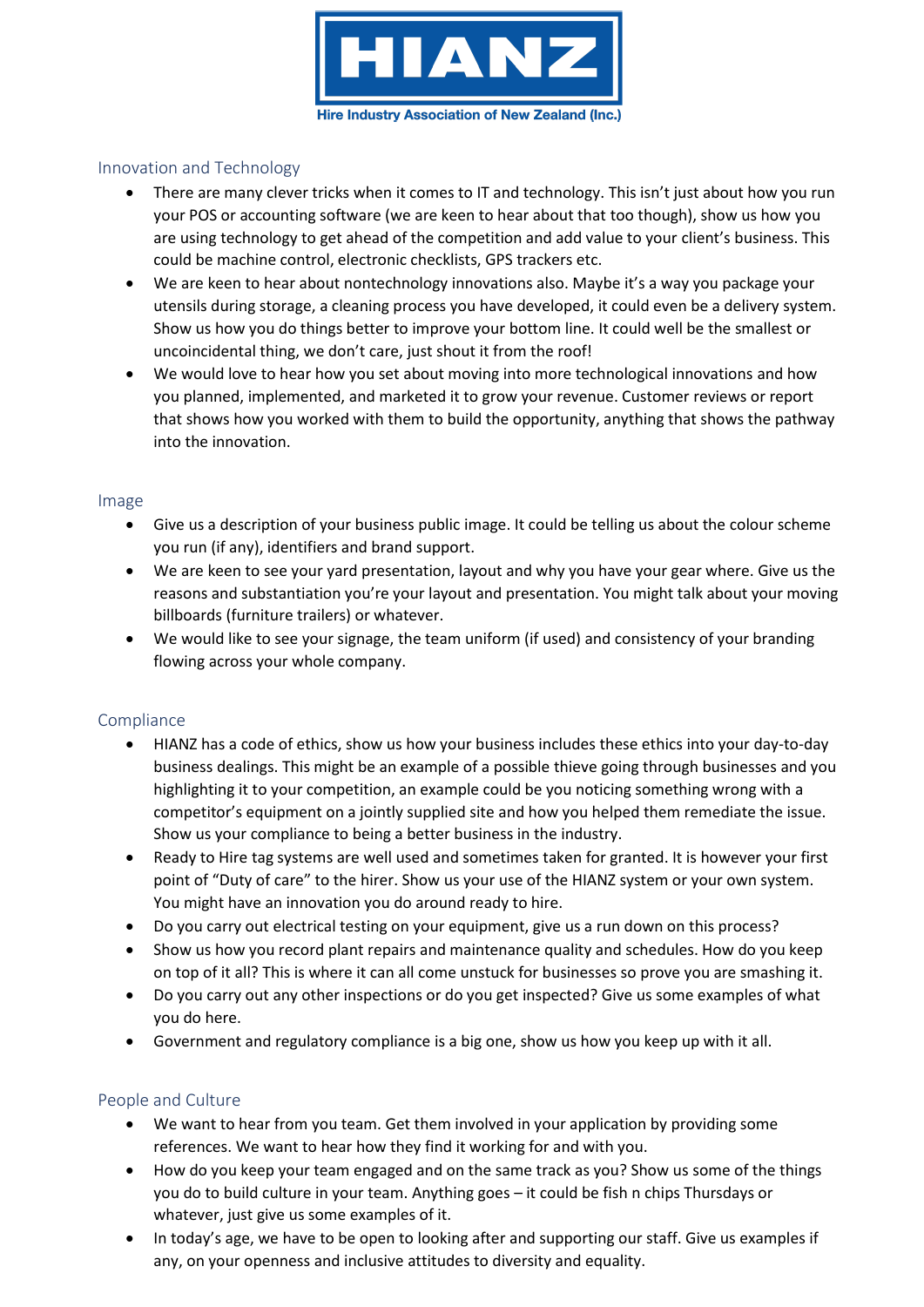

In summary, the more examples you give of your business greatness, the better we can see how great you are going. From there we will score you against our criteria and your peers.

# <span id="page-10-0"></span>Special Awards Entry

The following special awards are judged separately to the Hire Excellence and Merit Awards. These focus on celebrating success in their individual areas of our industry. These awards carry prestige and lift the winner onto a pedestal against their peers.

Silvercard™ Trainer/Assessor of year award – judged by HIANZ team

• This award is issued to the Silvercard™ Trainer/ Assessor who in the eyes of the HIANZ team has delivered on the quality and ethos of Silvercard™ Competent Operator program. They will show a desire to grow the quality of training, promoting Hire and developing trainees to be the best, competent operators for Hire companies to feel confident in hiring their valued equipment to. This is a subjective judged award based on entry form and knowledge through managing the Silvercard™ Competent Operator program.

Supplier of the Year – Sponsored by HIANZ, judged by HIANZ CEO

• This award is given to the Supplier who shows the in the eyes of the CEO of HIANZ, the best support of the association and its members. Once again, a subjective award. Entrants should emphasis the work they for the association and the increased value they provide our members. Entrants are expected to provide references and examples of the great work they do in our industry. Blow us away with your submission by being creative and thinking outside of the box. Throwing money at us and our members is great but won't buy you the win in this category.

Hire Product of the year – Sponsored by HIANZ, judged by Board of HIANZ

• Win the HIANZ board members over with the product that adds value to our members. The entered product should be on display at our annual conference to show the members how great your product is. The more members you get talking about your product, the more chances the board members are going to hear about it. Final judging on this award will be at the annual conference. Tips for winning this award focus around a product that a sector or a lot of our members should look to take on to lift revenue in their business. It might not be an alchemy product, but it might be a day-to-day product that has overwhelming after sales support, increases bottom line returns for the member, increases productivity for the hirer, is supported by a national marketing campaign at end users that promotes hire as an option over buying or at least promotes hire as first option.

There is no reason why a chair can't win this award if you are clever enough!